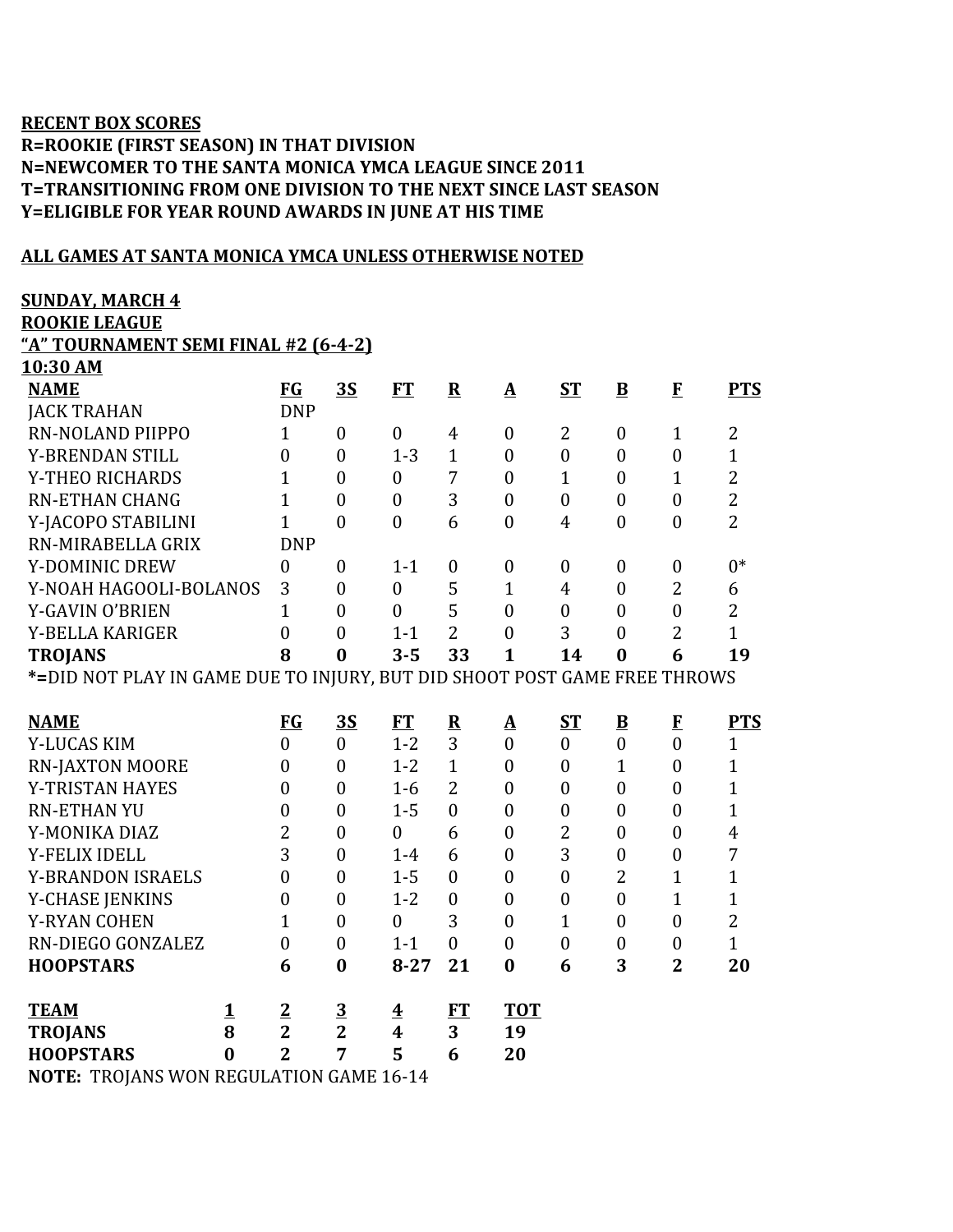#### **"B" TOURNAMENT CONSOLATION GAME**

| 11:40 AM                 |                |                         |                  |                         |                  |                   |                  |                          |                  |                  |              |
|--------------------------|----------------|-------------------------|------------------|-------------------------|------------------|-------------------|------------------|--------------------------|------------------|------------------|--------------|
| <b>NAME</b>              |                | <b>FG</b>               | <u>35</u>        | FT                      | ${\bf R}$        | $\mathbf{\Delta}$ | <b>ST</b>        | $\bf{B}$                 | $\bf{F}$         | <b>PTS</b>       |              |
| <b>RN-KOA ENSTMINGER</b> |                | <b>DNP</b>              |                  |                         |                  |                   |                  |                          |                  |                  |              |
| <b>RN-MATTHEW GODZIK</b> |                | $\boldsymbol{0}$        | $\boldsymbol{0}$ | $1-6$                   | $\boldsymbol{0}$ | $\mathbf{0}$      | $\mathbf{1}$     | $\boldsymbol{0}$         | $\boldsymbol{0}$ | $\mathbf{1}$     |              |
| <b>RN-ELLIOT MA</b>      |                | 5                       | $\boldsymbol{0}$ | $\boldsymbol{0}$        | 11               | $\mathbf{0}$      | $\mathbf{1}$     | $\mathbf 1$              | $\boldsymbol{0}$ | 10               |              |
| Y-VIHAAN NAWATHE         |                | $\overline{1}$          | $\overline{0}$   | $\mathbf{0}$            | 6                | $\mathbf{0}$      | $\mathbf{1}$     | $\overline{1}$           | $\overline{2}$   | $\overline{2}$   |              |
| <b>RN-DYLAN SON</b>      |                | $\theta$                | $\overline{0}$   | $1 - 2$                 | $\theta$         | $\mathbf{0}$      | $\overline{0}$   | 1                        | $\mathbf{0}$     | $\mathbf{1}$     |              |
| RN-VITALINA MONCHER      |                | $\theta$                | $\overline{0}$   | $1 - 2$                 | $\overline{4}$   | $\mathbf{0}$      | 4                | $\boldsymbol{0}$         | 3                | $\mathbf{1}$     |              |
| Y-PENELOPE HUNT          |                | $\mathbf{0}$            | $\boldsymbol{0}$ | $1 - 3$                 | $\overline{4}$   | $\boldsymbol{0}$  | 3                | $\boldsymbol{0}$         | $\overline{1}$   | $\mathbf{1}$     |              |
| <b>RN-LEO EPSTEIN</b>    |                | <b>DNP</b>              |                  |                         |                  |                   |                  |                          |                  |                  |              |
| <b>VICTORIA MCNARY</b>   |                | $\overline{0}$          | $\boldsymbol{0}$ | $1 - 2$                 | $\overline{2}$   | $\mathbf{1}$      | 3                | $\mathbf{1}$             | $\overline{2}$   | $\mathbf{1}$     |              |
| RN-JONATHAN WATSON       |                |                         | $\boldsymbol{0}$ | $\mathbf{0}$            | $1 - 3$          | $\overline{2}$    | $\overline{0}$   | $\overline{2}$           | $\mathbf{0}$     | $\boldsymbol{0}$ | $\mathbf{1}$ |
| <b>OTHER TEAM</b>        |                | $\overline{1}$          | $\overline{0}$   | $\boldsymbol{0}$        | $\overline{0}$   | $\mathbf{0}$      | $\boldsymbol{0}$ | $\boldsymbol{0}$         | $\mathbf{0}$     | $\overline{2}$   |              |
| <b>HAWKS</b>             |                | 7                       | $\bf{0}$         | $6 - 18$                | 29               | $\mathbf{1}$      | 15               | 3                        | 9                | 20               |              |
|                          |                |                         |                  |                         |                  |                   |                  |                          |                  |                  |              |
| <b>NAME</b>              |                | FG                      | <u>35</u>        | FT                      | $\mathbf R$      | ${\bf A}$         | $S_{\rm T}$      | $\underline{\mathbf{B}}$ | $\mathbf{F}$     | <b>PTS</b>       |              |
| <b>RN-SPENCER NELSON</b> |                | $\overline{0}$          | $\boldsymbol{0}$ | $1-6$                   | 10               | $\boldsymbol{0}$  | $\boldsymbol{0}$ | $\boldsymbol{0}$         | $\overline{0}$   | $\mathbf{1}$     |              |
| Y-NOAH BEROUKHIM         |                | $\theta$                | $\boldsymbol{0}$ | $1 - 1$                 | $\mathbf{1}$     | $\overline{0}$    | $\boldsymbol{0}$ | $\mathbf{0}$             | $\mathbf{0}$     | $\mathbf{1}$     |              |
| RN-LOGAN CAPPICCILLE     |                | $\theta$                | $\theta$         | $1 - 1$                 | $\overline{2}$   | $\theta$          | $\overline{0}$   | $\boldsymbol{0}$         | $\boldsymbol{0}$ | $\overline{1}$   |              |
| Y-LARA MASOOD            |                | <b>DNP</b>              |                  |                         |                  |                   |                  |                          |                  |                  |              |
| RN-TARA GOHILL           |                | $\overline{0}$          | $\mathbf{0}$     | $1 - 3$                 | 4                | $\boldsymbol{0}$  | $\boldsymbol{0}$ | $\boldsymbol{0}$         | $\boldsymbol{0}$ | $\mathbf{1}$     |              |
| Y-MISHA LAKHANI          |                | 3                       | $\boldsymbol{0}$ | $2 - 4$                 | $\overline{4}$   | $\mathbf{0}$      | 2                | $\boldsymbol{0}$         | $\boldsymbol{0}$ | 8                |              |
| <b>RN-MILES BOELKE</b>   |                | $\theta$                | $\boldsymbol{0}$ | $1 - 1$                 | 11               | $\mathbf{0}$      | 3                | $\mathbf{1}$             | $\boldsymbol{0}$ | $\mathbf{1}$     |              |
| <b>RN-CONNOR ROMAN</b>   |                | <b>DNP</b>              |                  |                         |                  |                   |                  |                          |                  |                  |              |
| <b>Y-AXEL TRUSSLER</b>   |                | $\overline{0}$          | $\boldsymbol{0}$ | $1 - 2$                 | $\overline{4}$   | $\boldsymbol{0}$  | $\boldsymbol{0}$ | $\boldsymbol{0}$         | 1                | $\mathbf{1}$     |              |
| Y-JENSON MONTAGUE        |                | 1                       | $\boldsymbol{0}$ | $1-5$                   | 3                | $\mathbf{0}$      | 4                | $\boldsymbol{0}$         | $\boldsymbol{0}$ | 3                |              |
| <b>VIKINGS</b>           |                | $\overline{\mathbf{4}}$ | $\bf{0}$         | $9 - 23$                | 30               | $\bf{0}$          | 9                | $\mathbf{1}$             | $\mathbf{1}$     | 17               |              |
|                          |                |                         |                  |                         |                  |                   |                  |                          |                  |                  |              |
| <b>TEAM</b>              | <u>1</u>       | $\overline{2}$          | $\overline{3}$   | $\overline{\mathbf{4}}$ | <b>FT</b>        | <b>TOT</b>        |                  |                          |                  |                  |              |
| <b>HAWKS</b>             | $\overline{2}$ | 3                       | 4                | 6                       | 5                | 20                |                  |                          |                  |                  |              |
| <b>VIKINGS</b>           | $\overline{2}$ | $\overline{2}$          | $\overline{2}$   | 5                       | 5                | 17                |                  |                          |                  |                  |              |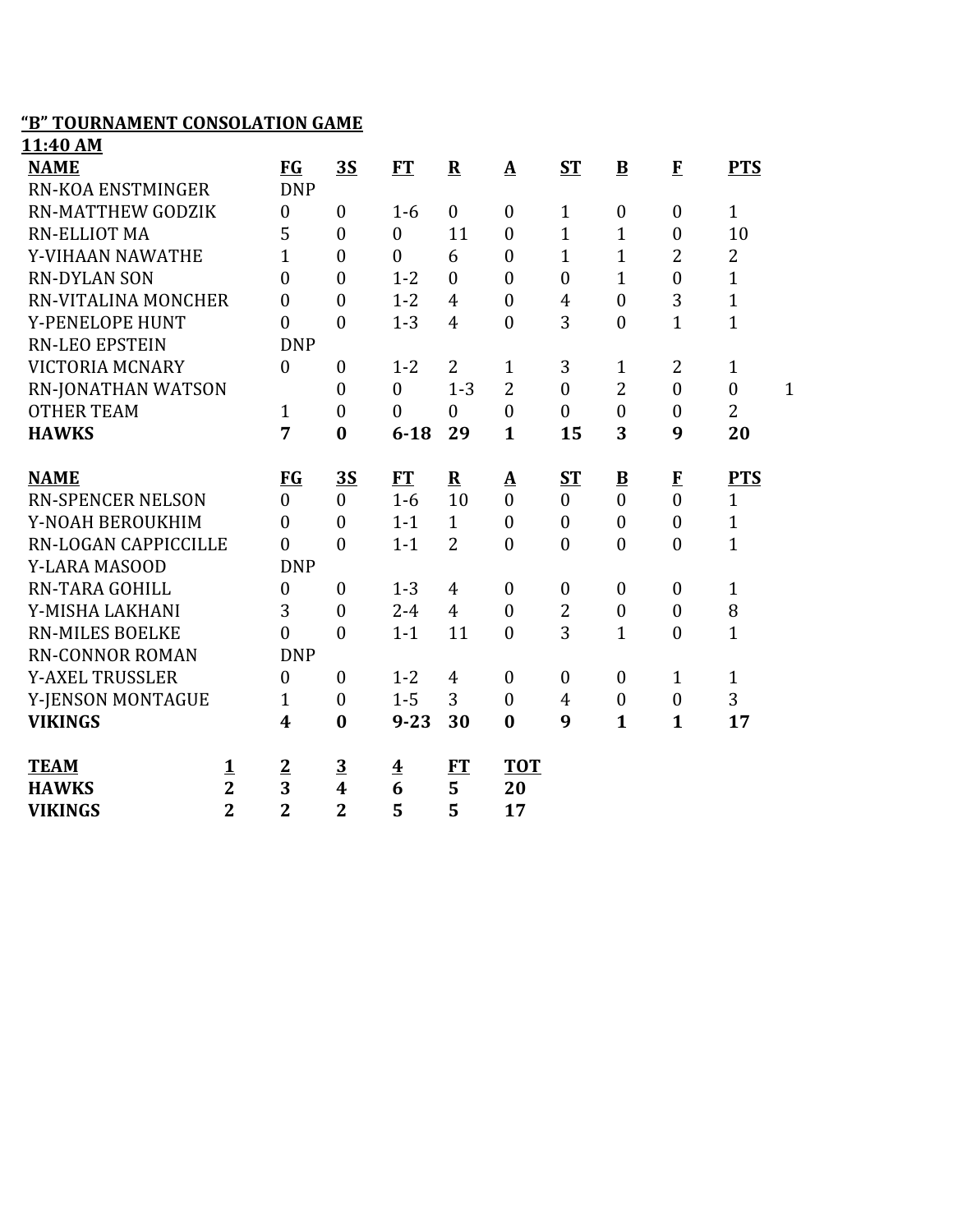## **BANTAM LEAGUE**

#### **"B" TOURNAMENT SEMI FINAL #1 12:50 PM**

| $\ddot{\phantom{1}}$<br><b>NAME</b> |   | <b>FG</b>        | <u>3S</u>               | FT                      | ${\bf R}$        | $\mathbf{\Delta}$        | $S_{1}$          | $\overline{\mathbf{B}}$ | $\mathbf{F}$                              | <b>PTS</b>     |
|-------------------------------------|---|------------------|-------------------------|-------------------------|------------------|--------------------------|------------------|-------------------------|-------------------------------------------|----------------|
| <b>RTY-AIDEN LIN</b>                |   | $\mathbf{1}$     | $\boldsymbol{0}$        | $\overline{0}$          | $\mathbf{1}$     | $\mathbf{0}$             | $\overline{2}$   | $\overline{0}$          | $\mathbf{1}$                              | $\overline{2}$ |
| <b>Y-ASHER ENG</b>                  |   | $\mathbf{1}$     | $\boldsymbol{0}$        | $\boldsymbol{0}$        | 7                | $\boldsymbol{0}$         | 3                | $\boldsymbol{0}$        | $\boldsymbol{0}$                          | $\overline{2}$ |
| <b>RN-MATEO POLSTER</b>             |   | $\overline{1}$   | $\boldsymbol{0}$        | $\boldsymbol{0}$        | $\overline{2}$   | $\boldsymbol{0}$         | $\boldsymbol{0}$ | $\boldsymbol{0}$        | $\overline{2}$                            | $\overline{2}$ |
| Y-PARKER CAPPICCILLE                |   | 5                | $\boldsymbol{0}$        | $\overline{0}$          | 12               | $\mathbf{1}$             | $\mathbf{1}$     | $\boldsymbol{0}$        | $\overline{2}$                            | 10             |
| <b>Y-OSCAR HUGHES</b>               |   | <b>DNP</b>       |                         |                         |                  |                          |                  |                         |                                           |                |
| Y-MAX BARACY                        |   | 3                | $\boldsymbol{0}$        | $1 - 2$                 | 10               | $\boldsymbol{0}$         | 2                | $\boldsymbol{0}$        | 2<br>$\boldsymbol{0}$<br>$\boldsymbol{0}$ | 7              |
| R-BENJAMIN CANTOR                   |   | $\mathbf{1}$     | $\boldsymbol{0}$        | $\boldsymbol{0}$        | $\mathbf{1}$     | $\mathbf{0}$             | $\mathbf{1}$     | $\boldsymbol{0}$        |                                           | $\overline{2}$ |
| Y-DAGMAWI AYELE                     |   | $\mathbf{1}$     | $\boldsymbol{0}$        | $\overline{0}$          | 6                | $\boldsymbol{0}$         | $\boldsymbol{0}$ | $\boldsymbol{0}$        |                                           | $\overline{2}$ |
| Y-MOHAMED JAHROMI                   |   | $\overline{4}$   | $\boldsymbol{0}$        | $1 - 2$                 | 12               | $\mathbf{1}$             | $\overline{2}$   | $\boldsymbol{0}$        | $\mathbf{1}$                              | 9              |
| <b>TYPHOON</b>                      |   | 17               | $\bf{0}$                | $2 - 4$                 | 51               | $\overline{2}$           | 11               | $\bf{0}$                | 8                                         | 36             |
| <b>NAME</b>                         |   | $FG$             | <u>35</u>               | FT                      | ${\bf R}$        | $\Delta$                 | $S_{\rm T}$      | ${\bf \underline{B}}$   | $\bf{F}$                                  | <b>PTS</b>     |
| Y-JADEN SUJAN                       |   | $\boldsymbol{0}$ | $\boldsymbol{0}$        | $1 - 3$                 | $\overline{4}$   | $\mathbf{1}$             | $\boldsymbol{0}$ | $\boldsymbol{0}$        | $\mathbf{1}$                              | $\mathbf{1}$   |
| Y-AMELIA MOROVICH-HESS              |   | $\overline{2}$   | $\boldsymbol{0}$        | $1 - 2$                 | $\boldsymbol{0}$ | $\boldsymbol{0}$         | $\boldsymbol{0}$ | $\boldsymbol{0}$        | $\boldsymbol{0}$                          | 5              |
| <b>AIDAN MAN</b>                    |   | $\boldsymbol{0}$ | $\boldsymbol{0}$        | $1 - 5$                 | $\overline{0}$   | $\boldsymbol{0}$         | $\boldsymbol{0}$ | $\boldsymbol{0}$        | $\mathbf{1}$                              | $\mathbf{1}$   |
| Y-GRYFFIN GLOWACKI                  |   | $\boldsymbol{0}$ | $0 - 1$                 | $1 - 5$                 | $\overline{4}$   | $\mathbf{1}$             | $\boldsymbol{0}$ | $\mathbf{1}$            | $\overline{2}$                            | $\mathbf{1}$   |
| <b>RN-ALEX SEGIL</b>                |   | $\mathbf{0}$     | $\boldsymbol{0}$        | $1 - 2$                 | $\mathbf{1}$     | $\boldsymbol{0}$         | $\boldsymbol{0}$ | $\boldsymbol{0}$        | $\boldsymbol{0}$                          | $\mathbf{1}$   |
| <b>Y-ALEX MA</b>                    |   | $\mathbf{1}$     | $\boldsymbol{0}$        | $1 - 2$                 | $\overline{0}$   | $\mathbf{1}$             | $\boldsymbol{0}$ | $\boldsymbol{0}$        | $\boldsymbol{0}$                          | 3              |
| <b>R-PARKER KESLOW</b>              |   | <b>DNP</b>       |                         |                         |                  |                          |                  |                         |                                           |                |
| Y-ROHAN SUJAN                       |   | $\mathbf{1}$     | $\boldsymbol{0}$        | $\boldsymbol{0}$        | 4                | $\boldsymbol{0}$         | $\mathbf{1}$     | 1                       | $\boldsymbol{0}$                          | 2              |
| Y-JAKE KAZERANI                     |   | $\boldsymbol{0}$ | $\boldsymbol{0}$        | $1 - 2$                 | $\boldsymbol{0}$ | $\mathbf{1}$             | $\boldsymbol{0}$ | $\boldsymbol{0}$        | $\boldsymbol{0}$                          | $\mathbf{1}$   |
| Y-KAYRA SANAR                       |   | $\mathbf{1}$     | $\boldsymbol{0}$        | $1-4$                   | 5                | $\boldsymbol{0}$         | $\overline{2}$   | $\boldsymbol{0}$        | $\boldsymbol{0}$                          | 3              |
| <b>DRAGONS</b>                      |   | 5                | $0 - 1$                 | $8 - 25$                | 18               | $\boldsymbol{4}$         | 3                | $\overline{\mathbf{2}}$ | 5                                         | 18             |
| <b>TEAM</b>                         | 1 | $\overline{2}$   | $\overline{\mathbf{3}}$ | $\overline{\mathbf{4}}$ | FT               | <b>TOT</b>               |                  |                         |                                           |                |
| <b>TYPHOON</b>                      | 7 | 10               | 7                       | 12                      | $\bf{0}$         | 36                       |                  |                         |                                           |                |
| <b>DRAGONS</b>                      | 4 | 3                | 3                       | 3                       | 5                | 18                       |                  |                         |                                           |                |
| "B" TOURNAMENT SEMI FINAL #2        |   |                  |                         |                         |                  |                          |                  |                         |                                           |                |
| 2:00 PM                             |   |                  |                         |                         |                  |                          |                  |                         |                                           |                |
| <u>NAME</u>                         |   | <u>FG</u>        | <u>3S</u>               | <u>ET</u>               | $\mathbf{R}$     | $\mathbf{\underline{A}}$ | <u>ST</u>        | $\overline{B}$          | $\bf{F}$                                  | <u>PTS</u>     |
| <b>Y-GAVIN BAO</b>                  |   | $\overline{0}$   | $\overline{0}$          | $1 - 1$                 | 8                | $\mathbf{0}$             | $\overline{2}$   | $\overline{0}$          | 3                                         | $\mathbf{1}$   |
| <b>RN-TYLER EVANS</b>               |   | <b>DNP</b>       |                         |                         |                  |                          |                  |                         |                                           |                |
| <b>LUCAS BARBER</b>                 |   | <b>DNP</b>       |                         |                         |                  |                          |                  |                         |                                           |                |
| RTY-BENNY ARROYO                    |   | $\mathbf{1}$     | $\boldsymbol{0}$        | $\overline{0}$          | 5                | $\mathbf{0}$             | $\mathbf{1}$     | $\mathbf{0}$            | 2                                         | 2              |
| <b>Y-GREY BRODERICK</b>             |   | $\mathbf{0}$     | $\boldsymbol{0}$        | $1-6$                   | 3                | $\mathbf{1}$             | $\overline{4}$   | $\boldsymbol{0}$        | $\overline{2}$                            | $\mathbf{1}$   |
| <b>RN-FINN RAIH</b>                 |   | $\mathbf{1}$     | $\overline{0}$          | $\mathbf{0}$            | $\mathbf{1}$     | $\mathbf{0}$             | $\overline{2}$   | $\mathbf{1}$            | $\mathbf{1}$                              | $\overline{2}$ |
| Y-KELLEN MCDONOUGH                  |   | <b>DNP</b>       |                         |                         |                  |                          |                  |                         |                                           |                |
| Y-BORA KOCATASKIN                   |   | $\mathbf{1}$     | $\boldsymbol{0}$        | $\mathbf{0}$            | 5                | $\mathbf{0}$             | $\mathbf{0}$     | $\boldsymbol{0}$        | 2                                         | $\overline{2}$ |
| Y-ETHAN SHAHAR                      |   | $\mathbf{1}$     | $\boldsymbol{0}$        | $\mathbf{0}$            | $\overline{4}$   | $\boldsymbol{0}$         | $\boldsymbol{0}$ | $\mathbf{1}$            | 3                                         | $\overline{2}$ |
| <b>Y-SEAN SAUNDERS</b>              |   | $\mathbf{1}$     | $\boldsymbol{0}$        | $\overline{0}$          | 7                | $\mathbf{1}$             | $\overline{4}$   | $\boldsymbol{0}$        | $\overline{2}$                            | $\overline{2}$ |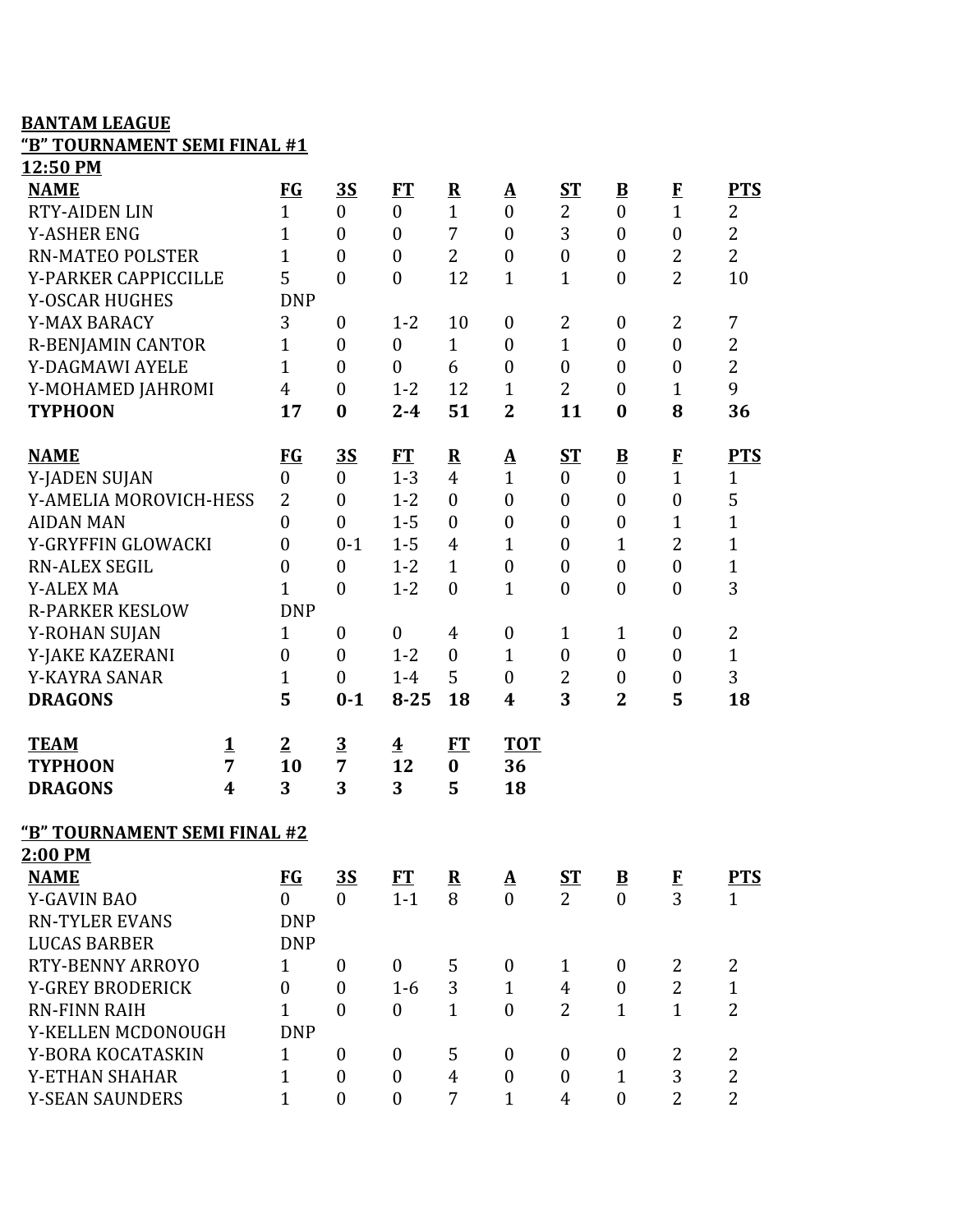| <b>WOLVES</b>                                        |                | 5                                  | $\boldsymbol{0}$ | $2 - 7$                              | 33                      | $\mathbf{2}$      | 13               | $\mathbf{2}$            | 15                         | 12             |
|------------------------------------------------------|----------------|------------------------------------|------------------|--------------------------------------|-------------------------|-------------------|------------------|-------------------------|----------------------------|----------------|
| <b>NAME</b><br>RTY-ETHAN KASHANIAN<br>Y-AARAV ASNANI |                | $FG$<br><b>DNP</b><br><b>DNP</b>   | 3S               | FT                                   | $\mathbf R$             | $\mathbf{\Delta}$ | $S_{\mathbf{T}}$ | $\mathbf{B}$            | $\mathbf{F}$               | <b>PTS</b>     |
| <b>RN-MAX WILSON</b>                                 |                | $\mathbf{0}$                       | $\boldsymbol{0}$ | $1 - 4$                              | $\mathbf{1}$            | $\boldsymbol{0}$  | $\mathbf{1}$     | $\boldsymbol{0}$        | $\boldsymbol{0}$           | $\mathbf{1}$   |
| Y-NOAH MCLAURIN                                      |                | $\overline{0}$                     | $\boldsymbol{0}$ | $1-6$                                | $\mathbf{1}$            | $\boldsymbol{0}$  | $\boldsymbol{0}$ | $\mathbf{1}$            | $\boldsymbol{0}$           | $\mathbf{1}$   |
| <b>RN-SAUL SENE</b>                                  |                | $\overline{0}$                     | $\boldsymbol{0}$ | $1 - 8$                              | 7                       | $\boldsymbol{0}$  | $\overline{4}$   | $\boldsymbol{0}$        | 5                          | $\mathbf{1}$   |
| <b>Y-RYAN CHAMBERS</b>                               |                | 3                                  | $0 - 3$          | $0 - 2$                              | 5                       | $\boldsymbol{0}$  | $\overline{1}$   | $\boldsymbol{0}$        | $\boldsymbol{0}$           | 6              |
| Y-ANTONIO RODRIGUEZ                                  |                | $\overline{1}$                     | $\boldsymbol{0}$ | $0 - 3$                              | 3                       | $\boldsymbol{0}$  | $\mathbf{1}$     | 5                       | $\mathbf{1}$               | $\overline{2}$ |
| <b>RN-LEO EASTWOOD</b>                               |                | $\overline{0}$                     | $\mathbf{0}$     | $1-6$                                | 3                       | $\overline{0}$    | $\mathbf{0}$     | $\boldsymbol{0}$        | $\boldsymbol{0}$           | $\mathbf{1}$   |
| RTY-JOSEPH ZAK                                       |                | $\overline{1}$                     | $\boldsymbol{0}$ | $1-4$                                | 10                      | $\boldsymbol{0}$  | $\overline{4}$   | $\boldsymbol{0}$        | $\mathbf{1}$               | 3              |
| RN-LUCA GHERMEZIAN                                   |                | $\mathbf{0}$                       | $\boldsymbol{0}$ | $1 - 2$                              | $\mathbf{1}$            | $\mathbf{1}$      | $\boldsymbol{0}$ | $\boldsymbol{0}$        | $\mathbf{1}$               | $\overline{1}$ |
| <b>ROCKETS</b>                                       |                | 5                                  | $0 - 3$          | $6 - 35$                             | 31                      | $\mathbf{1}$      | 11               | 6                       | 8                          | 16             |
| <b>DISQUALIFIED: SENE</b>                            |                |                                    |                  |                                      |                         |                   |                  |                         |                            |                |
| <b>TEAM</b>                                          | <u>1</u>       | $\overline{2}$                     | $\overline{3}$   | $\overline{\textbf{4}}$              | 0 <sub>T</sub>          | SD                | FT               | <b>TOT</b>              |                            |                |
| <b>WOLVES</b>                                        | $\overline{2}$ | $\overline{\mathbf{4}}$            | $\overline{2}$   | $\overline{2}$                       | $\boldsymbol{0}$        | $\bf{0}$          | $\overline{2}$   | 12                      |                            |                |
| <b>ROCKETS</b>                                       | 8              | $\bf{0}$                           | $\bf{0}$         | $\overline{2}$                       | $\bf{0}$                | $\mathbf{1}$      | 5                | 16                      |                            |                |
| <b>MINOR LEAGUE</b>                                  |                |                                    |                  |                                      |                         |                   |                  |                         |                            |                |
| <u>"B" TOURNAMENT SEMI FINAL #1</u>                  |                |                                    |                  |                                      |                         |                   |                  |                         |                            |                |
| 3:10 PM                                              |                |                                    |                  |                                      |                         |                   |                  |                         |                            |                |
| <b>NAME</b>                                          |                | <b>FG</b>                          | <u>35</u>        | ET                                   | $\overline{\mathbf{R}}$ | <u>A</u>          | <u>ST</u>        | $\overline{\mathbf{B}}$ | $\bf{F}$                   | <b>PTS</b>     |
|                                                      |                |                                    |                  |                                      |                         |                   |                  |                         |                            |                |
| <b>Y-JAKE RONN</b>                                   |                | $\mathbf{1}$                       | $\boldsymbol{0}$ | $\boldsymbol{0}$                     | $\mathbf{1}$            | $\mathbf{1}$      | $\overline{2}$   | $\boldsymbol{0}$        | $\mathbf{1}$               | 2              |
| Y-JACOB BURROWS                                      |                | $\overline{4}$                     | $\overline{0}$   | $\boldsymbol{0}$                     | $\overline{1}$          | $\mathbf{1}$      | $\overline{4}$   | $\boldsymbol{0}$        | $\boldsymbol{0}$           | 8              |
| <b>R-BRENDEN EGHRARI</b>                             |                | <b>DNP</b>                         |                  |                                      |                         |                   |                  |                         |                            |                |
| Y-EMILIANO SLESARANSKY                               |                | 5                                  | $\boldsymbol{0}$ | $\boldsymbol{0}$                     | 6                       | $\boldsymbol{0}$  | $\boldsymbol{0}$ | $\boldsymbol{0}$        | $\boldsymbol{0}$           | 10             |
| <b>DEAN MANCHEE</b>                                  |                | $\boldsymbol{0}$                   | $\boldsymbol{0}$ | $1-6$                                | $\mathbf{1}$            | $\mathbf{1}$      | $\boldsymbol{0}$ | $\boldsymbol{0}$        | $\overline{2}$             | $\mathbf{1}$   |
| <b>OWEN BOELKE</b>                                   |                | 0                                  | $\boldsymbol{0}$ | $1 - 2$                              | 8                       | $\mathbf{1}$      | 1                | $\boldsymbol{0}$        | $\overline{4}$             | $\mathbf{1}$   |
| Y-SASHA YANSEN                                       |                | $\overline{1}$                     | $\boldsymbol{0}$ | $2 - 4$                              | 6                       | 3                 | 3                | $\mathbf{1}$            | $\overline{2}$             | $\overline{4}$ |
| Y-AIDAN H.-THOMAS                                    |                | <b>DNP</b>                         |                  |                                      |                         |                   |                  |                         |                            |                |
| Y-NEHEMIAH MISFEN                                    |                | $\overline{2}$                     | $0 - 1$          | $\boldsymbol{0}$                     | $\mathbf{1}$            | $\mathbf{1}$      | $\boldsymbol{0}$ | $\boldsymbol{0}$        | $\mathbf{1}$               | 4              |
| <b>RN-MARC PAPAZIAN</b>                              |                | $\overline{0}$                     | $\overline{0}$   | $1 - 2$                              | $\overline{2}$          | $\mathbf{0}$      | $\overline{0}$   | $\boldsymbol{0}$        | $\overline{2}$             | $\mathbf{1}$   |
| <b>RUSH</b>                                          |                | 13                                 | $0 - 1$          | $5 - 14$                             | 26                      | 8                 | 10               | $\mathbf{1}$            | 12                         | 31             |
| <b>NAME</b>                                          |                | $\underline{\mathbf{F}\mathbf{G}}$ | <u>3S</u>        | ET                                   | $\overline{\mathbf{R}}$ | $\underline{A}$   | <u>ST</u>        | $\overline{\mathbf{B}}$ |                            | <b>PTS</b>     |
| <b>Y-TYLER XIE</b>                                   |                | $\mathbf{1}$                       | $\Omega$         | $\overline{0}$                       | 6                       | $\overline{0}$    | $\mathbf{1}$     | $\overline{0}$          | $\bf{F}$<br>$\overline{2}$ | 2              |
| <b>Y-DASH HANSFORD</b>                               |                | $\overline{2}$                     | $\theta$         | $\mathbf{0}$                         | 6                       | $\overline{2}$    | $\overline{2}$   | $\boldsymbol{0}$        | $\mathbf{1}$               | $\overline{4}$ |
| Y-BELLA MUSSI-NELSON                                 |                | <b>DNP</b>                         |                  |                                      |                         |                   |                  |                         |                            |                |
| Y-HALLIE BUJAKE                                      |                | <b>DNP</b>                         |                  |                                      |                         |                   |                  |                         |                            |                |
| <b>Y-ANDE DALY</b>                                   |                | $\boldsymbol{0}$                   | $\overline{0}$   | $1 - 3$                              | 3                       | $\boldsymbol{0}$  | $\boldsymbol{0}$ | $\boldsymbol{0}$        | $\boldsymbol{0}$           | $\mathbf{1}$   |
| Y-NATASHA KOHLI                                      |                | 3                                  | $\overline{0}$   | $2 - 2$                              | 11                      | $\mathbf{1}$      | $\mathbf{1}$     | $\boldsymbol{0}$        | 3                          | 8              |
| Y-ARMAAN KOHLI<br>Y-JARED OLIVER                     |                | $\overline{2}$                     | $\mathbf{0}$     | $\boldsymbol{0}$<br>DNP-INJ-ATTENDED | $\overline{4}$          | $\theta$          | $\mathbf{1}$     | $\mathbf{1}$            | $\boldsymbol{0}$           | $\overline{4}$ |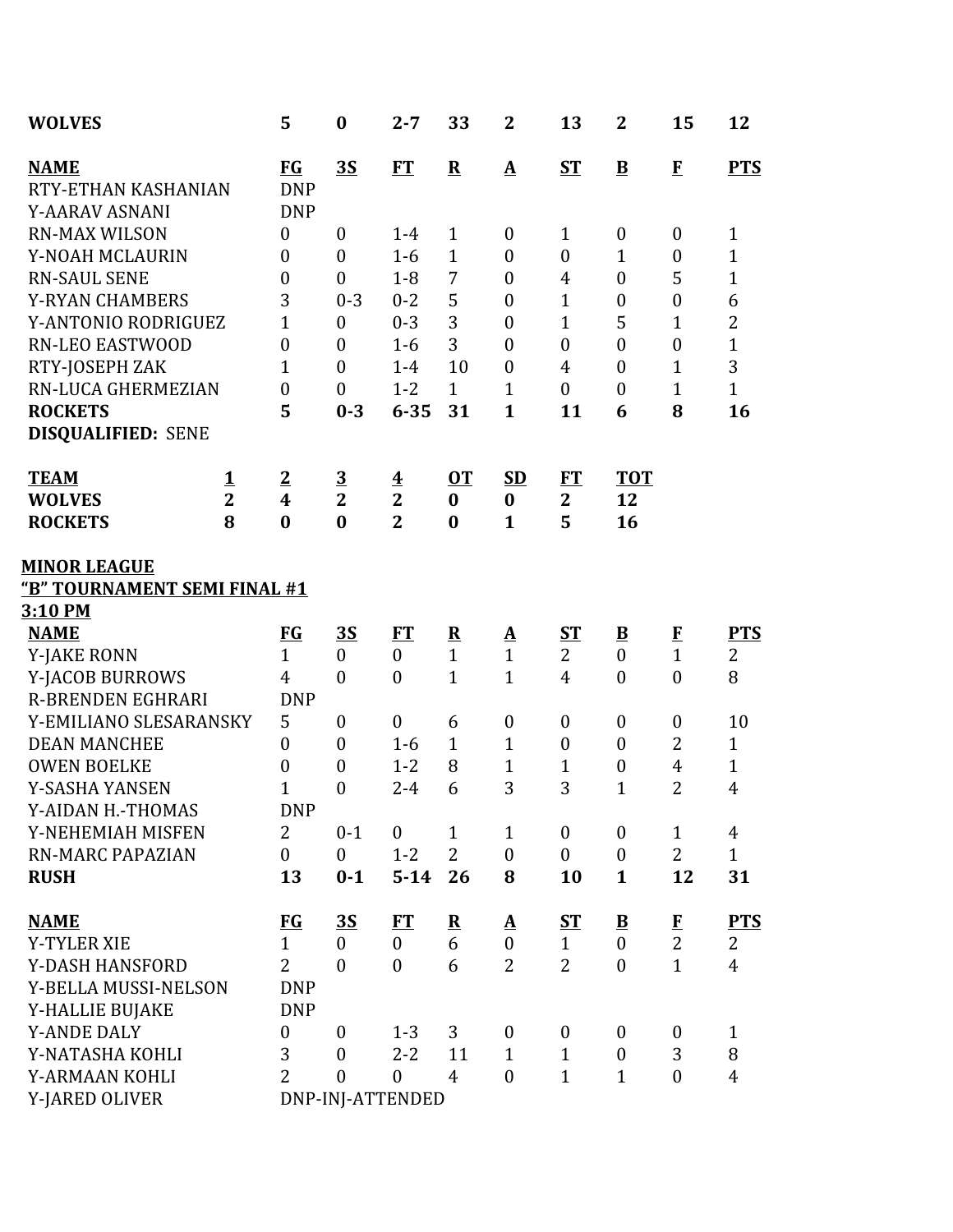| <b>RHINOS</b>                       | 6                          | 7                       | 8                   | $\mathbf{2}$                 | $\boldsymbol{4}$   | 27               |                  |                         |                  |                  |              |
|-------------------------------------|----------------------------|-------------------------|---------------------|------------------------------|--------------------|------------------|------------------|-------------------------|------------------|------------------|--------------|
| <b>TEAM</b><br><b>THUNDER</b>       | <u>1</u><br>$\overline{2}$ | $\overline{2}$<br>10    | $\overline{3}$<br>8 | $\overline{\mathbf{4}}$<br>9 | FT<br>$\mathbf{2}$ | <b>TOT</b><br>31 |                  |                         |                  |                  |              |
| <b>RHINOS</b>                       |                            | 9                       | $1 - 3$             | $6 - 15$                     | 41                 | $\mathbf{1}$     | 12               | $\overline{2}$          | 7                | 27               |              |
| Y-VINCENT CHOW                      |                            | $\mathbf{0}$            | $\boldsymbol{0}$    | $1 - 5$                      | $\mathbf{1}$       | $\boldsymbol{0}$ | $\boldsymbol{0}$ | $\boldsymbol{0}$        | $\overline{2}$   | $\mathbf{1}$     |              |
| Y-ALEJANDRO POZA                    |                            | $\mathbf{1}$            | $\boldsymbol{0}$    | $\mathbf{0}$                 | $\overline{2}$     | $\boldsymbol{0}$ | $\boldsymbol{0}$ | $\boldsymbol{0}$        | $\boldsymbol{0}$ | $\overline{2}$   |              |
| RTY-MATT SCHOLZE                    |                            | $\boldsymbol{0}$        | $1 - 2$             | $\boldsymbol{0}$             | 3                  | $\boldsymbol{0}$ | $\mathbf{1}$     | $\boldsymbol{0}$        | $\boldsymbol{0}$ | 3                |              |
| RN-JACOB ESCONTRIAS                 |                            | $\boldsymbol{0}$        | $\boldsymbol{0}$    | $1 - 2$                      | 3                  | $\boldsymbol{0}$ | 2                | $\mathbf{1}$            | $\boldsymbol{0}$ | $\mathbf{1}$     |              |
| <b>DEAN PHELAN</b>                  |                            | $\boldsymbol{0}$        | $\boldsymbol{0}$    | $1 - 2$                      | 4                  | $\mathbf{1}$     | $\boldsymbol{0}$ | $\boldsymbol{0}$        | 3                | $\mathbf{1}$     |              |
| Y-AMIR JAHROMI                      |                            |                         | 4                   | $\boldsymbol{0}$             | $0 - 2$            | 18               | $\boldsymbol{0}$ | $\overline{2}$          | $\mathbf 1$      | $\mathbf{1}$     | 8            |
| <b>KEEAN STOLL</b>                  |                            | $\overline{4}$          | $0 - 1$             | $2 - 2$                      | 10                 | $\boldsymbol{0}$ | 7                | $\boldsymbol{0}$        | $\mathbf{1}$     | 10               |              |
| <b>RN-JAIDEN GOHILL</b>             |                            | <b>DNP</b>              |                     |                              |                    |                  |                  |                         |                  |                  |              |
| Y-JONATHAN LIN                      |                            |                         | $\boldsymbol{0}$    | $\boldsymbol{0}$             | $1 - 2$            | $\boldsymbol{0}$ | $\boldsymbol{0}$ | $\boldsymbol{0}$        | $\boldsymbol{0}$ | $\boldsymbol{0}$ | $\mathbf{1}$ |
| Y-YOWHANNES DAGNEW                  |                            | <b>DNP</b>              |                     |                              |                    |                  |                  |                         |                  |                  |              |
| <b>NAME</b>                         |                            | $FG$                    | <u>35</u>           | ET                           | $\mathbf R$        | $\Delta$         | $S_{\mathbf{T}}$ | $\mathbf{B}$            | $\bf{F}$         | <b>PTS</b>       |              |
| <b>THUNDER</b>                      |                            | 13                      | $1 - 5$             | $2 - 7$                      | 46                 | $\overline{2}$   | 11               | $\overline{2}$          | 10               | 31               |              |
| RTY-TOGHRUL AGHAYEV                 |                            | <b>DNP</b>              |                     |                              |                    |                  |                  |                         |                  |                  |              |
| Y-EVAN CHANG                        |                            | $\overline{0}$          | $0 - 1$             | $1-6$                        | 5                  | $\boldsymbol{0}$ | $\overline{2}$   | $\boldsymbol{0}$        | $\overline{2}$   | $\mathbf{1}$     |              |
| <b>Y-ADI PETROS</b>                 |                            | 3                       | $1 - 2$             | $\boldsymbol{0}$             | $\overline{2}$     | $\boldsymbol{0}$ | 6                | $\boldsymbol{0}$        | $\mathbf{1}$     | 9                |              |
| <b>Y-DALTON WHITE</b>               |                            | 4                       | $0 - 1$             | $\boldsymbol{0}$             | 6                  | $\mathbf{1}$     | $\mathbf{1}$     | $\boldsymbol{0}$        | 1                | 8                |              |
| RTY-ZAYD AL-SHAWE                   |                            | <b>DNP</b>              |                     |                              |                    |                  |                  |                         |                  |                  |              |
| <b>Y-ALEX BRICK</b>                 |                            | $\overline{2}$          | $\boldsymbol{0}$    | $\boldsymbol{0}$             | 14                 | $\boldsymbol{0}$ | $\mathbf{1}$     | $\mathbf{1}$            | $\mathbf{1}$     | 4                |              |
| RT-ISAAC SAMY                       |                            | <b>DNP</b>              |                     |                              |                    |                  |                  |                         |                  |                  |              |
| RTY-LEO SIKORA                      |                            | <b>DNP</b>              |                     |                              |                    |                  |                  |                         |                  |                  |              |
| RN-JAHRID LONGSWORTH                |                            | $\overline{4}$          | $\boldsymbol{0}$    | $\boldsymbol{0}$             | 11                 | $\mathbf{1}$     | $\mathbf{1}$     | $\mathbf{1}$            | $\overline{4}$   | 8                |              |
| Y-MATTHEW HANASAB                   |                            | $\overline{0}$          | $0 - 1$             | $1 - 1$                      | 8                  | $\overline{0}$   | $\overline{0}$   | $\boldsymbol{0}$        | $\overline{0}$   | $\mathbf{1}$     |              |
| <b>NAME</b>                         |                            | <b>FG</b>               | <u>35</u>           | ET                           | $\mathbf R$        | $\Delta$         | ST               | $\overline{\mathbf{B}}$ | $\mathbf{F}$     | <b>PTS</b>       |              |
| 4:20 PM                             |                            |                         |                     |                              |                    |                  |                  |                         |                  |                  |              |
| <u>"B" TOURNAMENT SEMI FINAL #2</u> |                            |                         |                     |                              |                    |                  |                  |                         |                  |                  |              |
| <b>ORANGE STARS</b>                 | $\overline{2}$             | 6                       | 6                   | $\boldsymbol{4}$             | 3                  | 21               |                  |                         |                  |                  |              |
| <b>RUSH</b>                         | 8                          | $\overline{\mathbf{4}}$ | 9                   | 8                            | $\overline{2}$     | 31               |                  |                         |                  |                  |              |
| <b>TEAM</b>                         | <u>1</u>                   | $\overline{2}$          | $\overline{3}$      | $\overline{\textbf{4}}$      | <u>FT</u>          | <b>TOT</b>       |                  |                         |                  |                  |              |
| <b>ORANGE STARS</b>                 |                            | 8                       | $\bf{0}$            | $5 - 11$                     | 27                 | 4                | 5                | $\mathbf{1}$            | 7                | 21               |              |
| <b>R-LEVI TITLE</b>                 |                            | $\boldsymbol{0}$        | $\boldsymbol{0}$    | $1 - 5$                      | $\mathbf{1}$       | $\boldsymbol{0}$ | $\boldsymbol{0}$ | $\boldsymbol{0}$        | $\boldsymbol{0}$ | $\mathbf{1}$     |              |
| RTY-ZOE DEBENNING                   |                            | $\boldsymbol{0}$        | $\boldsymbol{0}$    | $1 - 1$                      | 6                  | 1                | $\boldsymbol{0}$ | $\boldsymbol{0}$        | 1                | $\mathbf{1}$     |              |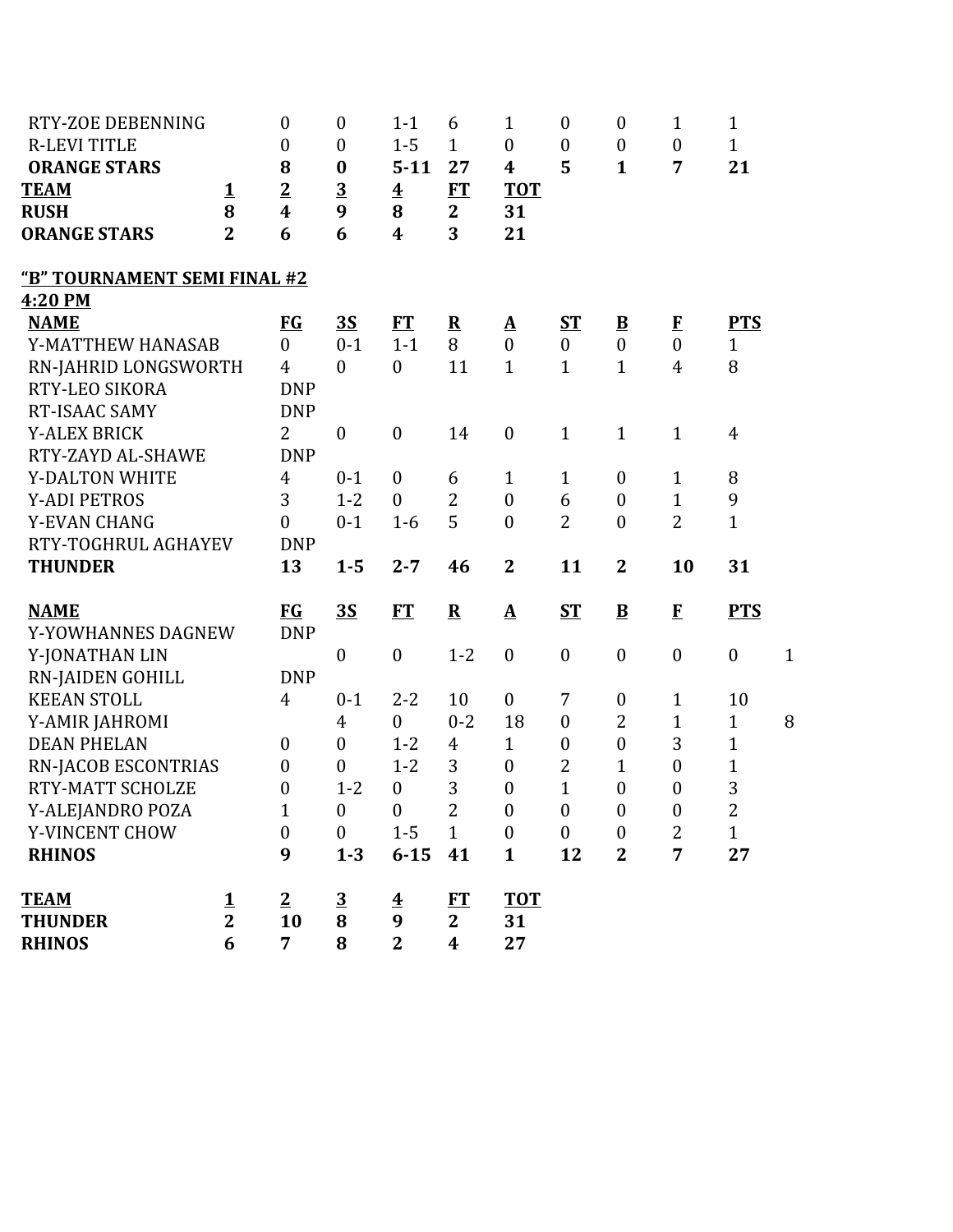# **MAJOR LEAGUE**

| 5:30 PM                  |          |                  |                  |                         |                  |                          |                  |                          |                  |                |
|--------------------------|----------|------------------|------------------|-------------------------|------------------|--------------------------|------------------|--------------------------|------------------|----------------|
| <b>NAME</b>              |          | <b>FG</b>        | <u>35</u>        | <b>FT</b>               | ${\bf R}$        | $\underline{\mathbf{A}}$ | $ST$             | $\underline{\mathbf{B}}$ | $\mathbf{F}$     | <b>PTS</b>     |
| Y-LUCA BAINBRIDGE        |          | $\mathbf{1}$     | $\overline{0}$   | $0 - 2$                 | $\overline{0}$   | $\mathbf{1}$             | $\overline{0}$   | $\boldsymbol{0}$         | $\mathbf{0}$     | $\overline{2}$ |
| <b>Y-KYLE HABIB</b>      |          | 1                | $\boldsymbol{0}$ | $\mathbf{0}$            | 4                | 3                        | $\mathbf{1}$     | $\boldsymbol{0}$         | $\mathbf{1}$     | $\overline{2}$ |
| Y-JACK FROOM             |          | $\overline{2}$   | $\boldsymbol{0}$ | $1 - 5$                 | $\overline{2}$   | $\boldsymbol{0}$         | $\mathbf{1}$     | $\boldsymbol{0}$         | $\boldsymbol{0}$ | 5              |
| Y-DASH WASSON            |          | 5                | $\boldsymbol{0}$ | $2 - 2$                 | $\overline{4}$   | $\overline{0}$           | $\mathbf{1}$     | $\boldsymbol{0}$         | $\boldsymbol{0}$ | 12             |
| Y-JACK SIMON             |          | 4                | $\boldsymbol{0}$ | $\overline{0}$          | 11               | $\mathbf{1}$             | $\boldsymbol{0}$ | $\mathbf{1}$             | 3                | 8              |
| <b>Y-THEONE GREEN</b>    |          | $\overline{2}$   | $\boldsymbol{0}$ | $\boldsymbol{0}$        | 5                | $\boldsymbol{0}$         | $\mathbf{1}$     | $\boldsymbol{0}$         | $\boldsymbol{0}$ | $\overline{4}$ |
| Y-MATT GOLUBITSKY        |          | 3                | $\boldsymbol{0}$ | $1 - 2$                 | 17               | $\boldsymbol{0}$         | $\mathbf{1}$     | $\mathbf{1}$             | 3                | $\overline{7}$ |
| RN-SEBASTIAN RAMIREZ     |          | $\mathbf{1}$     | $\boldsymbol{0}$ | $\overline{0}$          | 5                | $\mathbf{1}$             | 7                | $\mathbf{1}$             | $\mathbf{1}$     | $\overline{2}$ |
| RTY-JADEN FISHMAN        |          | $\mathbf{1}$     | $0 - 1$          | $2 - 2$                 | $\overline{4}$   | $\mathbf{1}$             | $\mathbf{1}$     | $\boldsymbol{0}$         | $\mathbf{1}$     | $\overline{4}$ |
| <b>RTY-NATHAN PETROS</b> |          | $\boldsymbol{0}$ | $1 - 1$          | $\boldsymbol{0}$        | 3                | $\boldsymbol{0}$         | $\overline{0}$   | $\boldsymbol{0}$         | $\boldsymbol{0}$ | 3              |
| <b>LEOPARDS</b>          |          | 20               | $1 - 2$          | $6 - 13$                | 55               | 7                        | 13               | 3                        | 9                | 49             |
| <b>NAME</b>              |          | <b>FG</b>        | $\overline{35}$  | FT                      | ${\bf R}$        | <u>A</u>                 | S <sub>T</sub>   | $\underline{\mathbf{B}}$ | $\mathbf F$      | <b>PTS</b>     |
| Y-EVAN DAGHIGHIAN        |          | $\overline{2}$   | $1-6$            | $1 - 2$                 | $\mathbf{1}$     | $\overline{2}$           | $\mathbf{1}$     | $\boldsymbol{0}$         | $\boldsymbol{0}$ | 8              |
| RTY-JULIAN BAO           |          | $\boldsymbol{0}$ | $\mathbf{0}$     | $1 - 2$                 | $\overline{4}$   | $\mathbf{0}$             | $\mathbf{1}$     | $\boldsymbol{0}$         | $\boldsymbol{0}$ | $\mathbf{1}$   |
| <b>Y-BRUNO PICAZO</b>    |          | $\mathbf{1}$     | $4 - 5$          | $\mathbf{0}$            | 3                | $\mathbf{1}$             | 3                | $\boldsymbol{0}$         | $\overline{2}$   | 14             |
| Y-ARIADNI POTAMIANOS     |          | $\mathbf{1}$     | $\overline{0}$   | $0 - 2$                 | 12               | $\overline{2}$           | $\boldsymbol{0}$ | $\boldsymbol{0}$         | $\overline{2}$   | $\overline{2}$ |
| Y-TOMMY SORADY           |          | $\mathbf{1}$     | $1 - 3$          | $2 - 4$                 | 3                | $\mathbf{1}$             | $\mathbf{1}$     | $\boldsymbol{0}$         | $\overline{4}$   | $\overline{7}$ |
| RT-JACOB SUSSMAN         |          | $\mathbf{1}$     | $\boldsymbol{0}$ | $1 - 2$                 | $\overline{4}$   | $\overline{0}$           | $\boldsymbol{0}$ | $\boldsymbol{0}$         | $\boldsymbol{0}$ | 3              |
| Y-LUKAS GREBLIKAS        |          | <b>DNP</b>       |                  |                         |                  |                          |                  |                          |                  |                |
| RTY-NOAH KRATZ           |          | $\mathbf{1}$     | $0 - 1$          | $\boldsymbol{0}$        | $\overline{4}$   | $\mathbf{1}$             | $\boldsymbol{0}$ | $\boldsymbol{0}$         | $\overline{2}$   | $\overline{2}$ |
| RTY-ARIEL AFRAMIAN       |          | <b>DNP</b>       |                  |                         |                  |                          |                  |                          |                  |                |
| Y-GABE AFRAMIAN          |          | <b>DNP</b>       |                  |                         |                  |                          |                  |                          |                  |                |
| <b>TARHEELS</b>          |          | 7                | $6 - 15$         | $5 - 12$                | 31               | 7                        | 6                | $\boldsymbol{0}$         | 10               | 37             |
| <b>TEAM</b>              | <u>1</u> | $\overline{2}$   | $\overline{3}$   | $\overline{\mathbf{4}}$ | ET               | <b>TOT</b>               |                  |                          |                  |                |
| <b>LEOPARDS</b>          | 15       | 9                | 14               | 11                      | $\bf{0}$         | 49                       |                  |                          |                  |                |
| <b>TARHEELS</b>          | 5        | 9                | 12               | 10                      | $\mathbf{1}$     | 37                       |                  |                          |                  |                |
| 6:40 PM                  |          |                  |                  |                         |                  |                          |                  |                          |                  |                |
| <b>NAME</b>              |          | <b>FG</b>        | <u>3S</u>        | <b>FT</b>               | $\mathbf{R}$     | $\mathbf{\underline{A}}$ | ST               | $\underline{\mathbf{B}}$ | $\bf{F}$         | <b>PTS</b>     |
| Y-GIAN LUCA TOSONOTTI    |          | 3                | $\overline{0}$   | $1 - 2$                 | 12               | $\boldsymbol{0}$         | $\overline{2}$   | $\boldsymbol{0}$         | $\overline{2}$   | 7              |
| Y-HUDSON WHITE           |          | $\boldsymbol{0}$ | $\mathbf{0}$     | $1-6$                   | 3                | $\mathbf{0}$             | $\boldsymbol{0}$ | $\boldsymbol{0}$         | $\boldsymbol{0}$ | $\mathbf{1}$   |
| Y-QUEST MILLER           |          | $\overline{2}$   | $0 - 1$          | $\overline{0}$          | 6                | $\mathbf{1}$             | $\boldsymbol{0}$ | $\boldsymbol{0}$         | $\mathbf{1}$     | $\overline{4}$ |
| Y-ZICO MULDOON           |          | $\boldsymbol{0}$ | $\boldsymbol{0}$ | $1 - 3$                 | $\overline{2}$   | $\mathbf{1}$             | $\mathbf{1}$     | $\boldsymbol{0}$         | $\boldsymbol{0}$ | $\mathbf{1}$   |
| <b>R-MADDEN VESTMAN</b>  |          | 1                | $\boldsymbol{0}$ | $\boldsymbol{0}$        | 3                | $\overline{2}$           | $\overline{2}$   | $\boldsymbol{0}$         | $\overline{2}$   | $\overline{2}$ |
| <b>R-ODIN WILLIAMS</b>   |          | $\overline{2}$   | $\boldsymbol{0}$ | $2 - 2$                 | 8                | $\boldsymbol{0}$         | $\mathbf{0}$     | $\boldsymbol{0}$         | $\mathbf{1}$     | 6              |
| Y-SHIVA MCINTOSH         |          | $\overline{2}$   | $\mathbf{0}$     | $\boldsymbol{0}$        | $\boldsymbol{0}$ | $\boldsymbol{0}$         | 2                | $\boldsymbol{0}$         | $\mathbf{1}$     | $\overline{4}$ |
| <b>KEENAN BRYANT</b>     |          | $\mathbf{1}$     | $2 - 6$          | 2                       | $\boldsymbol{0}$ | $\mathbf{0}$             | $\boldsymbol{0}$ | $\boldsymbol{0}$         | $\overline{2}$   | 8              |
| Y-LUKE KHOSLA            |          | $\mathbf{1}$     | $1 - 1$          | $\overline{0}$          | 3                | $\boldsymbol{0}$         | $\mathbf{1}$     | $\boldsymbol{0}$         | $\mathbf{1}$     | 5              |
| Y-KAYVON ABADI           |          | $\mathbf{1}$     | 0                | $\boldsymbol{0}$        | $\overline{2}$   | $\boldsymbol{0}$         | 3                | $\boldsymbol{0}$         | $\mathbf{1}$     | $\overline{2}$ |
| <b>FIRE</b>              |          | 13               | $3 - 8$          | $5 - 13$                | 41               | 4                        | 11               | 4                        | 11               | 40             |